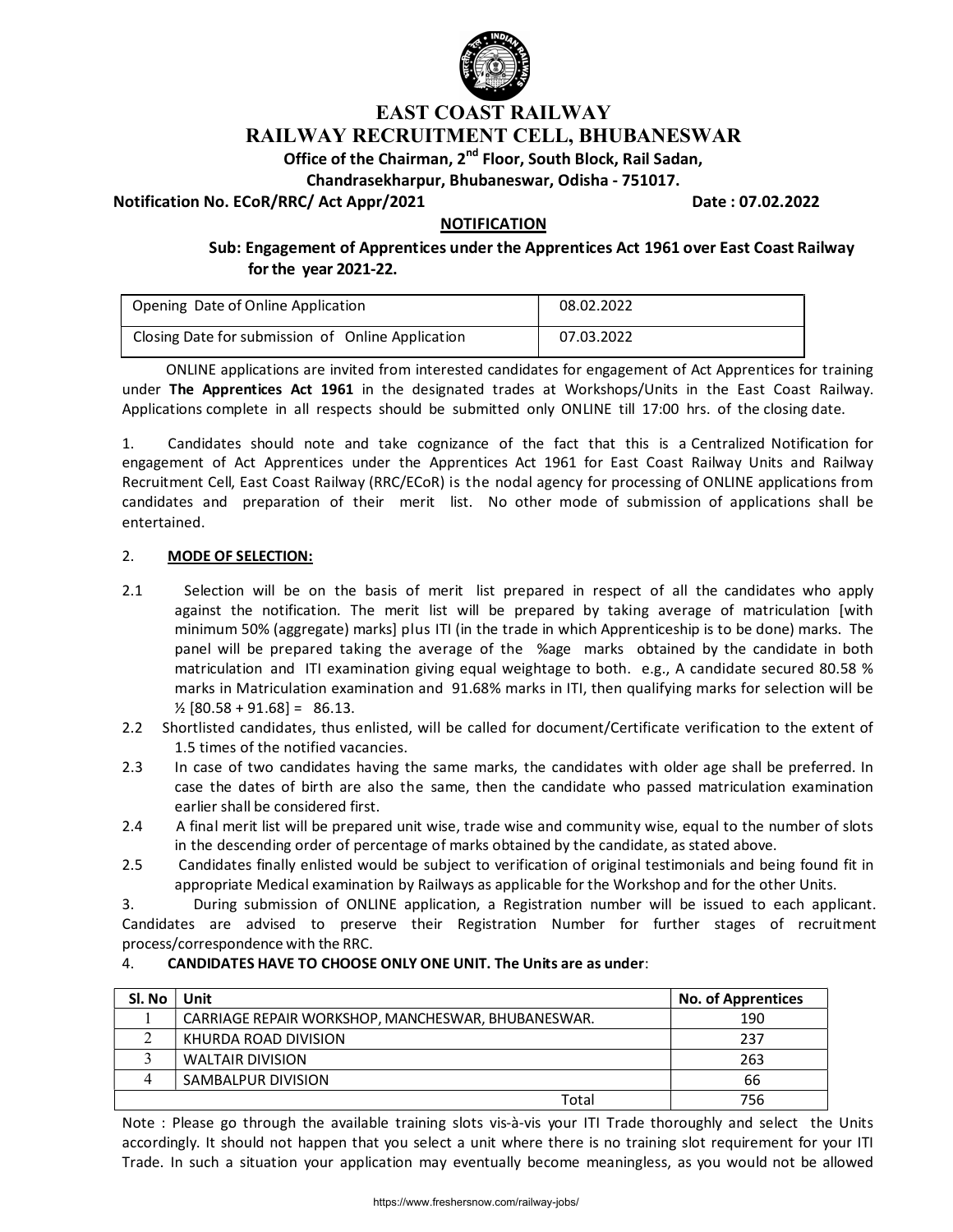to make any changes after the final submission. Moreover, you are also not allowed to make multiple applications, which will lead to rejection of your application summarily.

NOTE-I: To avoid last minute rush, candidates are advised in their own interest to submit ONLINE application well in advance before the closing date to avoid last minute rush.

NOTE-II: RRC does not accept any responsibility for the candidates not being able to submit their application within the last day on account of aforesaid reasons or any other reason.

## 5. Apprentices will be engaged in the following Units and trades:

#### 5.1 CARRIAGE REPAIR WORKSHOP, MANCHESWAR, BHUBANESWAR

| <b>SI</b> | <b>Trade</b>               | <b>Break up of vacancies</b> |                |                |                |            |              |                  |      |
|-----------|----------------------------|------------------------------|----------------|----------------|----------------|------------|--------------|------------------|------|
| <b>No</b> |                            | <b>UR</b>                    | <b>SC</b>      | <b>ST</b>      | <b>OBC</b>     | <b>EWS</b> | <b>TOTAL</b> | PWD <sup>*</sup> | ESM# |
|           | Fitter                     | 11                           | 7              | 12             | 13             | 5          | 48           |                  |      |
| 2         | Welder (G&E)               | 8                            | 4              | 8              | 9              | 3          | 32           |                  |      |
| 3         | Electrician                | 5                            | 3              | 5              | 5              | 2          | 20           |                  |      |
| 4         | Machinist                  | 3                            | $\overline{2}$ | 3              | 3              |            | 11           |                  |      |
| 5         | Refrigeration & A.C. Mech. | 1                            |                | 2              | 2              | 0          | 6            | 8                | 6    |
| 6         | Wireman                    | 3                            |                | $\overline{2}$ | 2              |            | 9            |                  |      |
| 7         | Carpenter                  | 7                            | 4              | 7              | 8              | 3          | 29           |                  |      |
| 8         | <b>Sheet Metal Worker</b>  | 5                            | 3              | 5              | 5              | 2          | 20           |                  |      |
| 9         | Painter                    | 3                            |                | $\mathfrak{D}$ | $\mathfrak{D}$ |            | 9            |                  |      |
| 10        | Mechanic MV                | 2                            |                |                | 1              |            | 6            |                  |      |
|           | <b>TOTAL</b>               | 48                           | 27             | 47             | 50             | 19         | 190          | 8                | 6    |

## 5.3 KHURDA ROAD DIVISION

| <b>SI</b> | <b>Trade</b>               | <b>Break up of vacancies</b> |                |                |            |            |              |                  |      |
|-----------|----------------------------|------------------------------|----------------|----------------|------------|------------|--------------|------------------|------|
| <b>No</b> |                            | <b>UR</b>                    | <b>SC</b>      | <b>ST</b>      | <b>OBC</b> | <b>EWS</b> | <b>TOTAL</b> | PWD <sup>*</sup> | ESM# |
| 1         | Fitter                     | 18                           | 10             | 18             | 20         | 7          | 73           |                  |      |
| 2         | WELDER (G&E)               | 8                            | 5              | 8              | 9          | 3          | 33           |                  |      |
| 3         | <b>TURNER</b>              | 1                            | $\theta$       | $\theta$       | 1          | $\theta$   | 2            |                  |      |
| 4         | Electrician                | 7                            | 4              | 7              | 8          | 3          | 29           |                  |      |
| 5         | <b>MACHINIST</b>           | 3                            |                | 3              | 3          | 1          | 11           |                  |      |
| 6         | D/MAN (MECH.)              | 1                            | $\Omega$       | $\theta$       | $\theta$   | $\Omega$   | 1            |                  |      |
| 7         | D/MAN (Civil)              | $\mathbf{I}$                 | 0              | $\Omega$       | 0          | $\Omega$   | 1            | 9                | 7    |
| 8         | Refrigeration & A.C. Mech. | $\overline{2}$               | $\mathfrak{D}$ | 3              | 3          | 1          | 11           |                  |      |
| 9         | Wireman                    | 3                            | $\overline{2}$ | 3              | 3          | 1          | 12           |                  |      |
| 10        | Carpenter                  | 9                            | 6              | 10             | 11         | 4          | 40           |                  |      |
| 11        | Electronics Mech           | 2                            |                | $\mathfrak{D}$ | 2          | $\Omega$   | 7            |                  |      |
| 12        | Plumber                    | $\overline{2}$               |                | 2              | 2          | 1          | 8            |                  |      |
| 13        | Mason                      | 3                            |                | $\overline{2}$ | 2          | 1          | 9            |                  |      |
|           | <b>TOTAL</b>               | 60                           | 33             | 58             | 64         | 22         | 237          | 9                | 7    |

### 5.4: SAMBALPUR DIVISION:

| <b>SI</b>      | <b>Trade</b>            | <b>Break up of vacancies</b> |                |           |            |              |              |                  |                |
|----------------|-------------------------|------------------------------|----------------|-----------|------------|--------------|--------------|------------------|----------------|
| <b>No</b>      |                         | <b>UR</b>                    | <b>SC</b>      | <b>ST</b> | <b>OBC</b> | <b>EWS</b>   | <b>TOTAL</b> | PWD <sup>*</sup> | ESM#           |
| $\mathbf{I}$   | Fitter                  | 5                            | 3              | 5         | 5          | 2            | 20           |                  |                |
| $\overline{2}$ | Welder (G&E)            | 2                            |                |           |            | 0            | 5            |                  |                |
| 3              | Electrician             | 3                            | $\overline{2}$ | 3         | 3          | 1            | 12           |                  |                |
| $\overline{4}$ | D/MAN (Civil)           |                              | 0              | $\Omega$  | 0          | 0            | 1            |                  |                |
| 5              | Wireman                 | 2                            | 1              | 2         | 2          | $\mathbf{1}$ | 8            | 3                | $\overline{2}$ |
| 6              | Carpenter               | и<br>1                       |                |           |            |              | 5            |                  |                |
| 7              | <b>Electronics Mech</b> | 3                            | $\Omega$       | 1         | 1          | 0            | 5            |                  |                |
| 8              | Plumber                 |                              |                |           |            | 1            | 5            |                  |                |
| 9              | Mason                   | 3                            | $\theta$       |           |            | $\Omega$     | 5            |                  |                |
|                | <b>TOTAL</b>            | 21                           | 9              | 15        | 15         | 6            | 66           | 3                | $\mathbf{2}$   |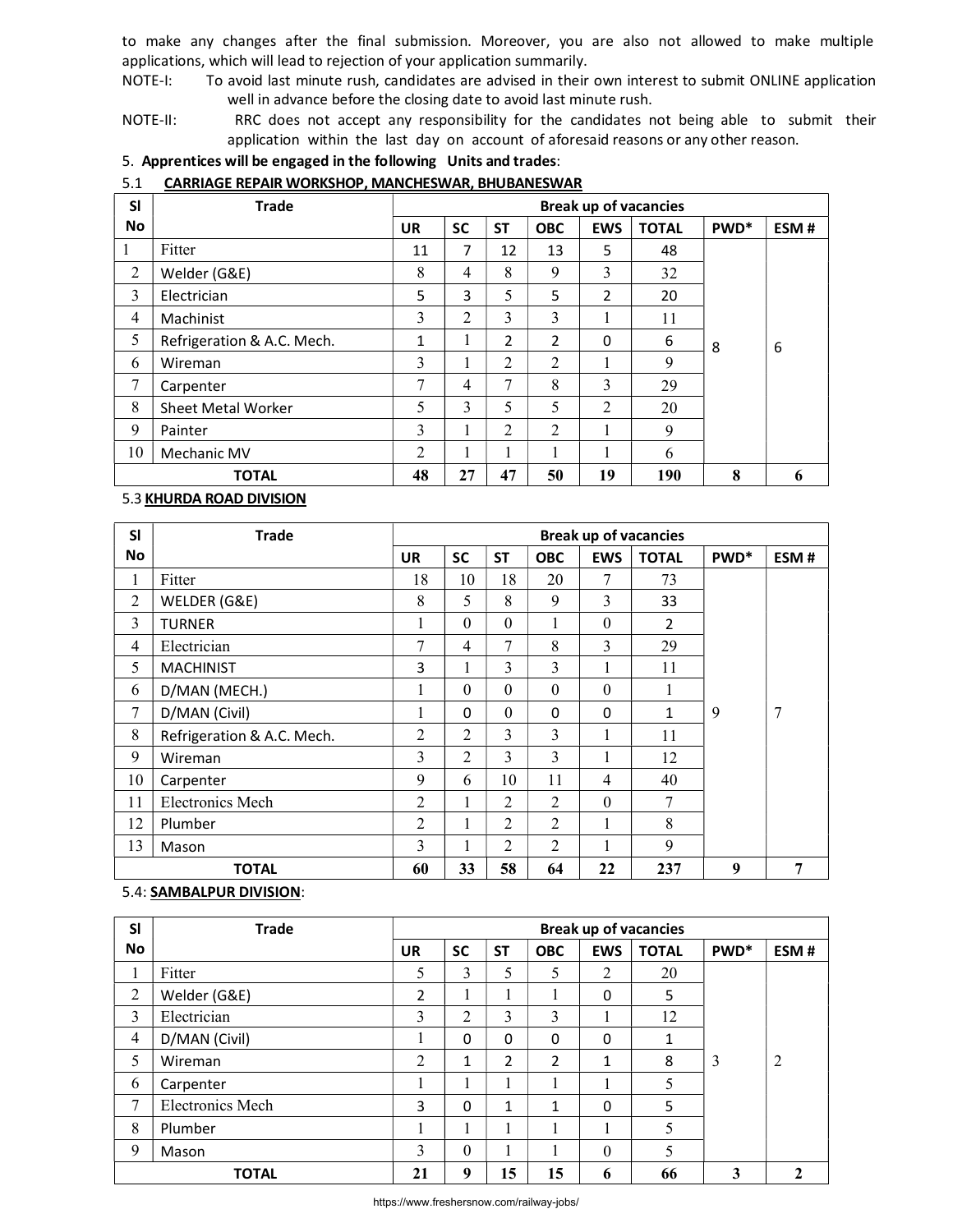### 5.5 WALTAIRIVISION

| <b>SI</b>      | <b>Trade</b>               | <b>Break up of vacancies</b> |              |                |                |            |                |                  |      |
|----------------|----------------------------|------------------------------|--------------|----------------|----------------|------------|----------------|------------------|------|
| <b>No</b>      |                            | <b>UR</b>                    | <b>SC</b>    | <b>ST</b>      | <b>OBC</b>     | <b>EWS</b> | <b>TOTAL</b>   | PWD <sup>*</sup> | ESM# |
| 1              | Fitter                     | 47                           | 13           | 5              | 27             | 10         | 102            |                  |      |
| 2              | WELDER (G&E)               | 25                           | 7            | 3              | 14             | 5          | 54             |                  |      |
| 3              | <b>TURNER</b>              | 5                            |              | 1              | 3              | 1          | 11             |                  |      |
| 4              | Electrician                | 23                           | 6            | $\overline{2}$ | 14             | 5          | 50             |                  |      |
| 5              | <b>MACHINIST</b>           | $\overline{2}$               |              | $\Omega$       | 1              | $\theta$   | $\overline{4}$ |                  |      |
| 6              | D/MAN (MECH.)              | 2                            | $\mathbf{1}$ | $\Omega$       | $\mathbf{1}$   | $\Omega$   | 4              |                  |      |
| $\overline{7}$ | D/MAN (Civil)              | 1                            | 0            | $\Omega$       | 0              | 0          | 1              | 11               | 8    |
| 8              | Refrigeration & A.C. Mech. |                              | $\theta$     | $\Omega$       | $\theta$       | $\Omega$   | 1              |                  |      |
| 9              | Wireman                    | $\overline{4}$               |              | 1              | 3              | 1          | 10             |                  |      |
| 10             | Carpenter                  | $\overline{4}$               |              | $\Omega$       | 3              | 1          | 9              |                  |      |
| 11             | <b>Electronics Mech</b>    | 3                            | $\theta$     | $\Omega$       |                | $\theta$   | 4              |                  |      |
| 12             | Plumber                    | 3                            |              | $\Omega$       | $\overline{2}$ | 1          | 7              |                  |      |
| 13             | Mason                      | 3                            |              | $\Omega$       |                | 1          | 6              |                  |      |
|                | <b>TOTAL</b>               | 123                          | 33           | 12             | 70             | 25         | 263            | 11               | 8    |

\*PWD:- Persons with Disabilities, #ESM:- Ex-Servicemen.

NB : (i) Seats of PWD and Ex-Servicemen in the above tables are not separate, but included in the total number of seats as per provision.

(ii) When the prescribed number of persons belonging either to the Scheduled Castes or to the Scheduled Tribes are not available, the training slots so reserved for them may be filled by persons of either community, if available, and if the prescribed training slots can not be filled even in the above given manner, then the training slots so lying unfilled may be filled by persons not belonging to the Scheduled Castes or the Scheduled Tribes. Similarly, the seats remaining unfilled by OBC/ EWS candidates may be filled by unreserved category.

## **6. ELIGIBILITY CONDITIONS**

- 6.1 The candidates should have completed 15 years of age and should not have completed 24 years of age as on the cut-off date for receiving application that is to say 07.03.2022.
- 6.2 Upper age limit is relaxable by 05 years in case of SC/ST candidates, 3 years in case of OBC candidates.
- 6.3 For Persons with Disability, upper age limit is relaxed by 10 years.
- 6.4 Upper age limit is relaxable by up to additional 10 years for ex-servicemen to the extent of service rendered in Defence Forces plus 03 years provided they have put in a minimum of 6 months service at a stretch, except Ex-servicemen who have already joined the Govt. service on Civil side after availing the servicemen status for the purpose of their engagement.
- 6.5 The candidates who want to avail the benefit of reservation of SC/ST, must produce his/her Caste certificate on Central Government format issued by appropriate authority as per sample Annexure-I at the time of Document Verification. Similarly the candidates who want to avail the benefit of reservation of OBC, must produce Caste certificate and Non-Creamy Layer Certificate on Central Government format issued by appropriate authority as per sample Annexure-II at the time of Document Verification. OBC Certificate should not be older than one year from the date of closure of this Notification.
- 6.6 The candidates who want to avail the benefit of reservation of Ex-servicemen and Armed Forces Personnel, must produce Discharge certificate and in case of children of Ex-servicemen and children of Armed Forces Personnel, they must produce discharge certificate or Armed Forces serving certificate respectively (as the case may be) of his/her parents at the time of document verification.

#### 7. **EX-SERVICEMEN**

7.1 An Ex-servicemen candidate selected under the reservation provided for them is to be placed in the appropriate category viz. UR/SC/ST/OBC to which he belongs. Reservations to Ex-servicemen, their https://www.freshersnow.com/railway-jobs/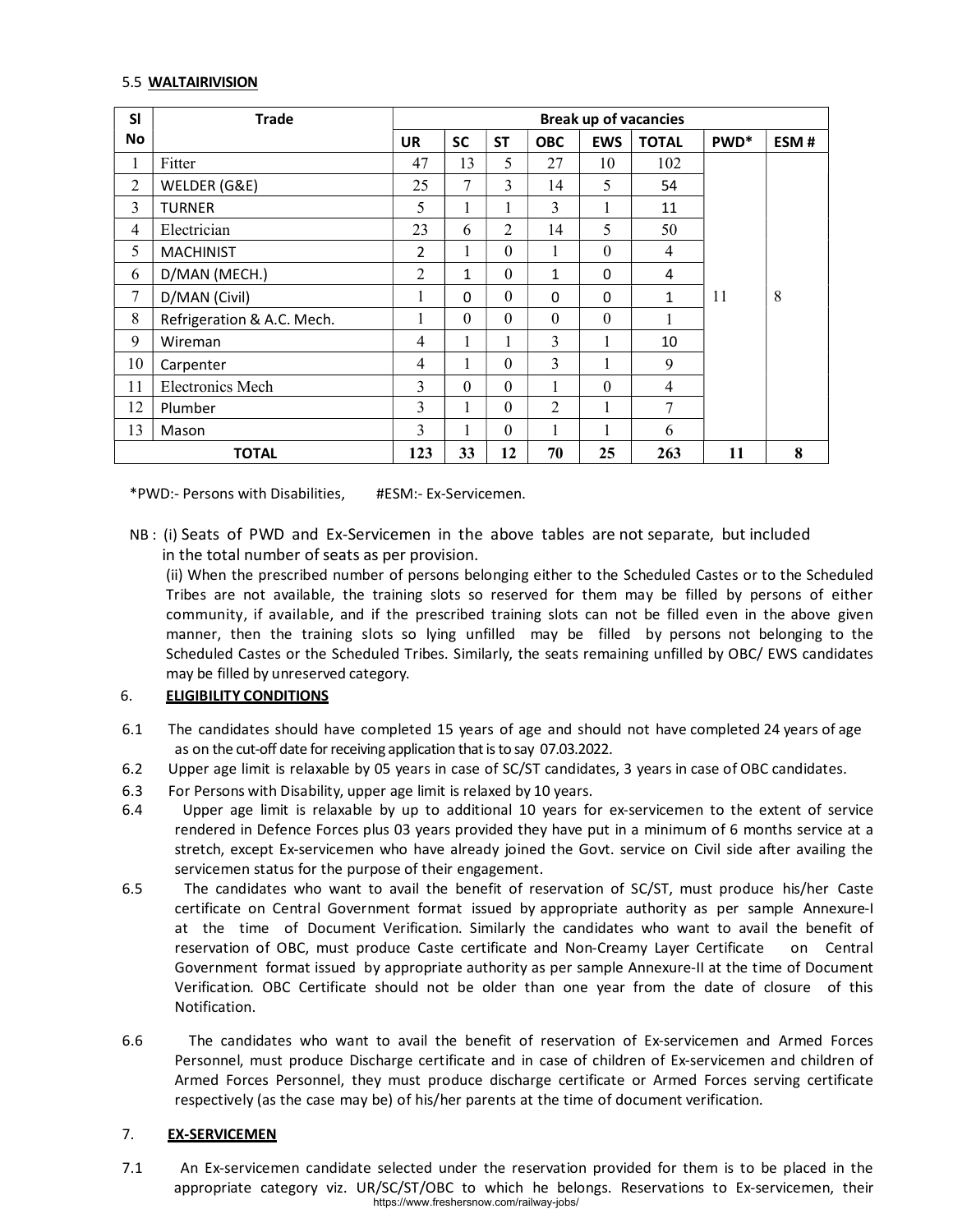children and children of Armed Force personnel will be engaged for Apprenticeship as per details mentioned below:

- a) Children of deceased/disabled Ex-servicemen including those killed/disabled during peace time.
- b) Children of Ex-servicemen
- c) Children of Serving Jawans
- d) Children of Serving Officer
- e) Ex-Servicemen

## 8. STANDARDS OF FITNESS FOR THE PERSON WITH DISABILITY FOR ENGAGEMENT AS APPRENTICES

8.1 Only Loco motor or Cerebral palsy (OH) who suffers from not less than 40% of relevant disability and Hearing Handicapped (HH) having 60 decibels or more in the better ear in the conversational range of frequency are eligible to apply.

8.2 Provided also that the standard of fitness s will be relaxed in case of Orthopedically handicapped person for the following trades with maximum disability as mentioned against each trade namely:-

| <b>TRADES</b>                    | <b>Disability Requirement</b>                                                                                        |
|----------------------------------|----------------------------------------------------------------------------------------------------------------------|
| Electrician                      | Partially lower limb candidates can be accommodated                                                                  |
| Welder (Gas &<br>Electric)       | A person without leg and without three finger of one hand can be accommodated                                        |
| Machinist                        | Only small finger damaged can be accommodated                                                                        |
| Painter (General)                | One upper and lower limb partially damaged can be accommodated.                                                      |
| Fitter                           | Lower limb partially damaged from one side can be accommodated                                                       |
| Carpenter                        | One upper and lower limb partially damaged can be accommodated                                                       |
| <b>Electronics Mechanic</b>      | Without legs or leg can be accommodated                                                                              |
| Draughtsman<br>(Mechanical)      | Partially without both legs or without one leg and upper left limb damaged can<br>be accommodated                    |
| Mechanic (Motor                  | Upper limb partially damaged (little finger & ring finger)                                                           |
| Vehicle)                         | can be accommodated for both hands. Lower limb partially damaged only one side                                       |
| Turner                           | Lower limb partially damaged from one side can be accommodated                                                       |
| Sheet Metal Worker               | Both lower limb damaged can be accommodated                                                                          |
| Refrigeration & A.C.<br>Mechanic | Only one lower limb partially working can be accommodated. Small finger of each<br>hand damaged can be accommodated. |
| Plumber                          | A person without one or two finger of foot and hand can be accommodated.                                             |

#### 8.3 Low vision (VH) :

"Person with low vision" means a person with impairment of visual functioning even after treatment or standard refractive corrections but who uses or is potentially capable of using vision for the planning or execution of a task with appropriate assistive device.

- 8.4 Person with Disability (PWD) who wants to avail the benefit of reservation must produce a disability certificate issued by a competent authority (i.e. Medical Board duly constituted by the Central or State Government).
- 8.5 Other than above mentioned Persons with Disabilities (PWD) candidates should not apply as PWD, and, they will not be eligible for such concessions/facilities.

#### 9. MINIMUM EDUCATIONAL QUALIFICATION

The candidate must have passed  $10^{th}$  class examination or its equivalent (under 10+2 examination system) with minimum 50% marks, in aggregate, from recognized Board and also should possess the National Trade Certificate in the notified trade issued by NCVT/SCVT.

#### 10. PAYMENT OF FEES

10.1 Application fees (Non-refundable) – Rs.100/- (Rupees One Hundred only).

https://www.freshersnow.com/railway-jobs/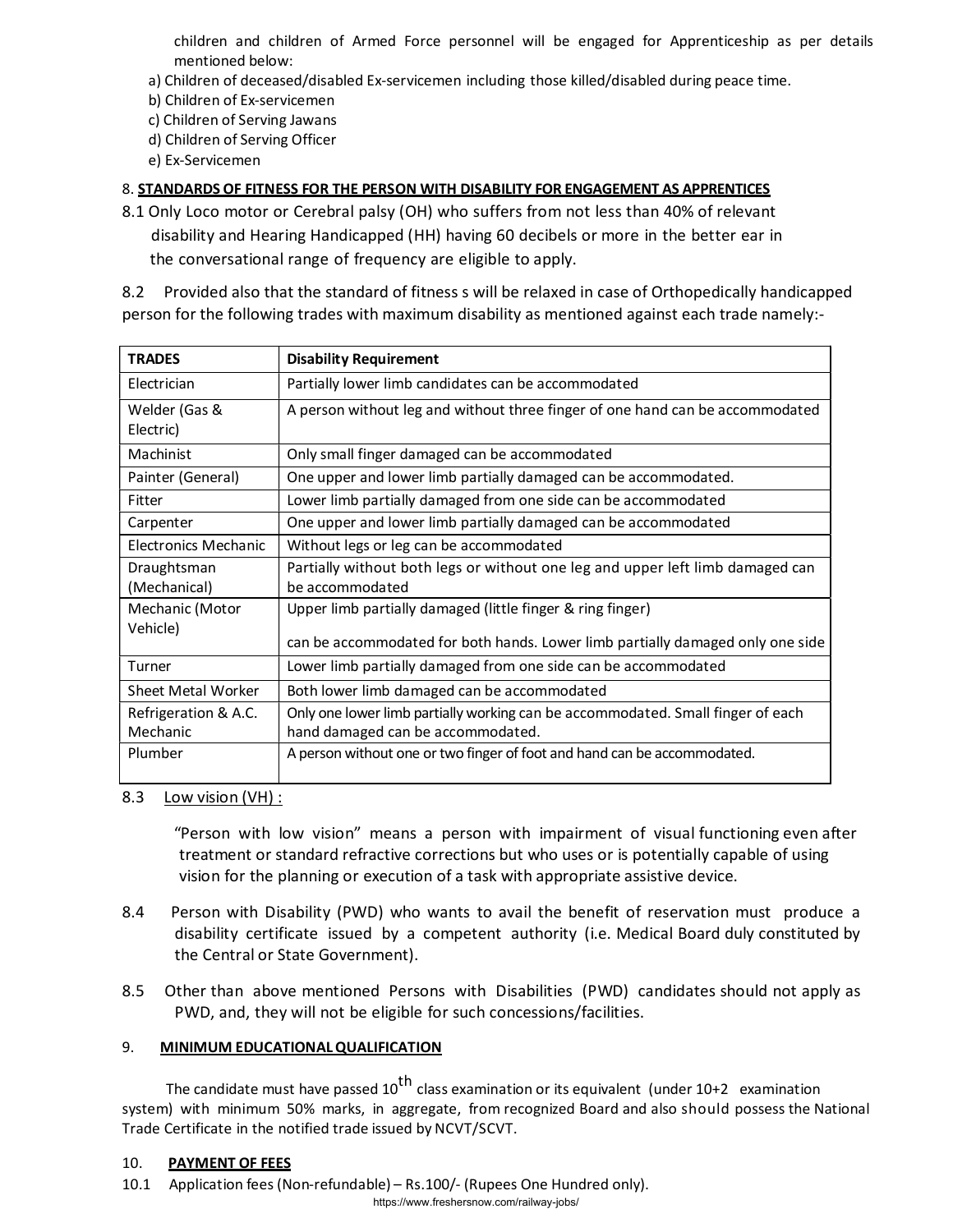- 10.2 Fee payment will have to be made online through payment gateway as part of online application process.
- 10.3 After ensuring the correctness of the particulars of the application form candidates are required to pay fees through the payment gateway integrated with the online application. No change/edit will be allowed thereafter.
- 10.4 The payment can be made by using debit card / credit card / Internet Banking / e-wallets, etc. by providing information as asked on the system. Transaction charges for online payment, if any, will be borne by the candidates.
- 10.5 On successful completion of the transaction, an e-receipt with the date entered by the candidate will be generated, which should be printed and retained by the candidate.
- 10.6 If the online transaction is not successfully completed, please login again and make payment online.
- 10.7 No fee is required to be paid by SC/ST/PWD/Women candidates.

## 11. HOW TO APPLY

- 11.1 Candidates are required to apply ONLINE by visiting www.rrcbbs.org.in Detailed instructions for filling up ONLINE applications will be available on the website.
- 11.2 Candidates are required to log on to the RRC/ECoR website www.rrcbbs.org.in provided for filling ONLINE applications and fill up the personal details/BIO- DATA etc carefully.
	- NOTE-I: Candidates should ensure their name, father's name, date of birth should exactly match as recorded in Matriculation or equivalent certificate. Any deviation found during Document Verification will lead to cancellation of candidature and also debarment.
	- NOTE-II: Candidates are advised to indicate their active mobile number and valid e-mail ID in the ONLINE application and keep them active during the entire engagement process as all important messages will be sent by email/SMS which will be treated as deemed to have been read by the candidates.
- 11.3 Candidates have to apply for any one Unit only.
- 11.4 Candidates trying to submit more than one application with different particulars like Name/Father's name/Community/Photo(face)/ educational and/or technical qualification etc. or with different Email ID/Mobile Number are advised that all such applications will be summarily rejected.
- 11.5 Candidates have to keep printouts of their Online application. If found Eligible, he/she will be called for Document Verification and the print out of Online application is required to be produced at the time of Document Verification.

#### 12. SCANNED PHOTOGRAPH/SOFT COPY OF PHOTOGRAPH

12.1 Candidates are required to upload their colour photograph (size 3.5 cm x 3.5 cm, not earlier than three months from the date of application in colour, JPG/JPEG format, 100 DPI, size of the file should be between 20 kb-70 kb) with clear front view of the candidate without cap and sunglasses. Candidates may note that RRC may, at any stage, reject the applications for uploading old/unclear photograph or for any significant variations between photograph uploaded in the Application Form and the actual physical appearance of the candidate. Candidates are advised to keep two additional copies of the same photograph ready with them for bringing at the time of Document Verification.

#### 13. SCANNED SIGNATURE/SOFT COPY OF IMAGE OF SIGNATURE

Candidates are also required to upload their signature (size 3.5 cm x 3.5 cm, JPG/JPEG format, 100 DPI, size of the file should be between 20 kb - 30kb).

#### 14. LAST DATE FOR RECEIPT OF APPLICATION

14.1 The ONLINE application, complete in all respect, can be submitted through ONLINE process to Railway Recruitment Cell (RRC) up to 07.03.2022 till 17.00 hrs. No physical copy of the application is required to be sent to RRC. Even if it is received, no cognizance will be given to it.

#### 15. TRAINING PERIOD & STIPEND

15.1 Selected candidate will be engaged as apprentices for the period as applicable for the designated trade and they will be paid stipend during their training as per the rules of the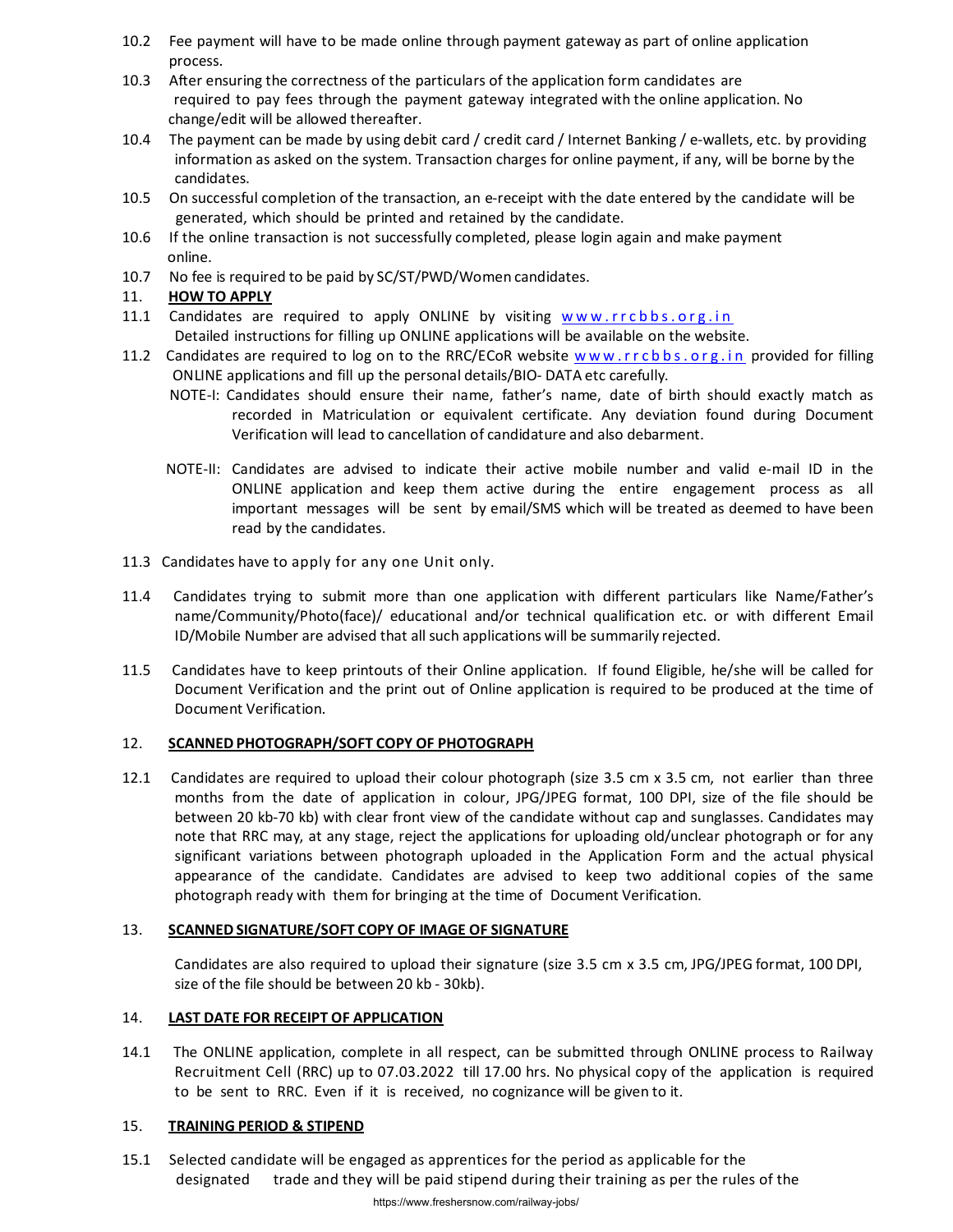State Government.

15.2 No Hostel accommodation will be provided and selected candidates will have to make their own arrangement during their training as per Apprentices Act 1961 and they will be released on completion of the training.

## 16. AGREEMENT OF TRAINING

16.1 Before commencement of the Apprenticeship training in the designated trade, the selected candidate or, if he/she is a minor then, his/her guardian has to enter into a Contract of Apprenticeship with the employer.

## 17. MEDICAL FITNESS

17.1 A person shall be eligible for being trained under the Apprentices Act, 1961 and Apprenticeships Rules, 1992, as amended from time to time, if he or she satisfies the minimum standards of physical fitness as prescribed in the aforesaid Act and Rules and the standards prescribed for imparting training to the relevant trades. Selected candidates would bring the medical certificate at the time of document verification in the prescribed format as given in Annexure-III of this notification.

## 18. HELP DESK

For any problems in the Online submission and printing of Application, call on 8125930726 (technical issue) & 8455885645 (administrative issue ) from 10:00 a.m. to 17:00 p.m. (except Sundays and Holidays)

## 19. **IMPORTANT INSTRUCTIONS**

- 19.1 The decision of the Railway administration in all matters relating to eligibility, acceptance or rejection of the applications and mode of selection shall be final.
- 19.2 Imparting Training in Railway will not confer any right to the candidates for their absorption in Railway after successful completion of training. In terms of para-10 of Schedule V of the Apprenticeship Rules,1991, notified on 15.07.92 by the Ministry of Labour, it shall not be obligatory on the part of the employer to offer any employment to the Apprentices on completion of period of his/her apprenticeship training in his / her establishment. It shall not be obligatory on the part of the apprentice to accept an employment under the employer. Imparting training in Railway will not confer any right to the candidates for their absorption in Railway after completion of training.
- 19.3 No correspondences for engagement will be entertained.
- 19.4 CANVASSING IN ANY FORM WILL DISQUALIFY THE CANDIDATURE AND NO CORRESPONDENCE WILL BE ENTERTAINED IN THE MATTER.
- 19.5 Before applying, the candidates should ensure that he/she fulfils the eligibility and other criteria, at any stage of engagement and if erroneously engaged, such candidates shall be summarily dismissed without notice.
- 19.6 Candidature of the candidate shall be cancelled if he/she fails to produce the required original testimonials for verification or any other discrepancy noticed.
- 19.7 If it is noticed by the Railway administration that the applicant has furnished wrong/fake Certificates / false certificates, the Railway administration reserves the right to discharge the candidate / selected candidate at any stage without notice even after his selection to undergo training.
- 19.8 The Railway administration do not undertake any responsibility for sending reply to the candidates not selected or not called for. No correspondence in respect of the application submitted shall be entertained or replied by this office to any individual or organization.
- 19.9 The Railway administration will not be responsible for any printing error.
- 19.10 No daily allowance / conveyance allowance or travelling allowance will be paid to the candidate who will be called for document verification.
- 19.11. Candidates need not send any application printouts or certificates or copies to Railway Recruitment Cell (RRC) by post. The candidature of the candidates will be considered only on the strength of the information furnished in the ONLINE application.
- 19.12 After selection for engagement, request of candidate to change the Unit will not be considered.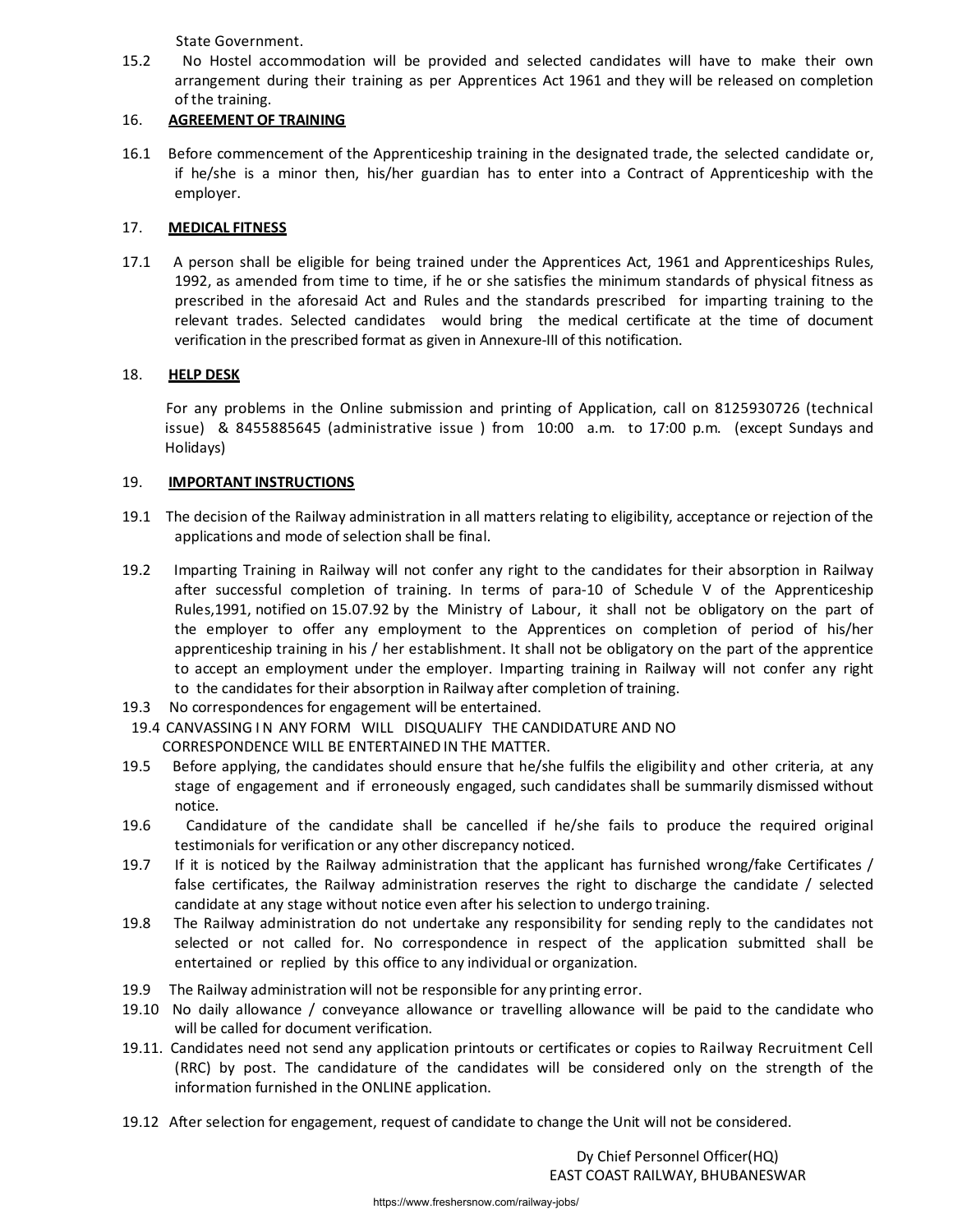## FORM OF CASTE CERTIFICATE FOR SC/ST CANDIDATES

#### The format of the certificate to be produced by Scheduled Castes or Scheduled Tribes candidates applying for appointment to posts under the Government of India.

1. This is to certify that Shri/Smt/Kum\*………………………………………………………….. Son/Daughter\* of Shri/Smt……………………………………….….. of……………village/town\*….......... District/Division\*…………………........................ of state/Union Territory\* .....................………… belongs to the ….................…… Caste/Tribe \* which is recognized as Scheduled Caste/Schedule Tribe\* under: The Constitution (Scheduled Castes/Scheduled Tribes) order , 1950 The Constitution (Scheduled Castes/ Scheduled Tribes) (Union Territories) order, 1951 [ as amended by the Schedule Castes and Scheduled Tribes Lists (Modification) Order, 1956, the Bombay Reorganization Act 1960, the Punjab Reorganization Act, 1966, the State of Himachal Pradesh Act, 1970, the North Eastern Area (Reorganization) Act, 1971 and the Scheduled Castes and Scheduled Tribes Order ( Amendment) Act, 1976 ]. The Constitution (Jammu & Kashmir) Scheduled Castes order, 1956. The Constitution (Andaman and Nicobar Islands) Scheduled Tribes order, 1959 @ as amended by the Scheduled Castes and Scheduled Tribes Order (Amendment) Act, 1976. The Constitution (Dadra and Nagar Haveli) Scheduled Caste order, 1962. The Constitution (Dadra and Nagar Haveli) Scheduled Tribes order, 1962@ The Constitution (Pondicherry) Scheduled Caste order, 1964@ The Constitution Scheduled Tribes (Uttar Pradesh) order, 1967@ The Constitution (Goa, Daman and Diu) Scheduled Caste order , 1968@ The Constitution (Goa, Daman and Diu) Scheduled Tribes order , 1968@ The Constitution (Nagaland) Scheduled Tribes order, 1970@ The Constitution (Sikkim) Scheduled Castes order, 1978@ The Constitution (Sikkim) Scheduled Tribes order, 1978@ The Constitution (Jammu & Kashmir) Scheduled Tribes order, 1989@ The Constitution (SC) orders (Amendment) Act, 1990@ The Constitution (ST) orders (Amendment) Act, 1991@ The Constitution (ST) orders (Second Amendment) Act, 1991@ The Constitution (ST) orders (Amendment) Ordinance 1996 2. Application in the case of Scheduled Caste/Scheduled Tribe Persons who have migrated from one State/Union Territory Administration. This certificate is issued on the basis of Scheduled Caste/Scheduled Tribe certificate issued to Shri/Smt/\* …......................................…Father/Mother of Shri/Smt./Kum\*....................................................of village /town\* .....................…………… District/Division\*…………………………..of state/Union Territory\* …...............…… who belongs to the ………………… Caste/Tribe\* which is recognized as a Scheduled Caste/Scheduled Tribe in State/Union Territory\* issued by the …………………. dated …………........… %3. Shri/Smt/Kum\*………………………………………and/or his/her \* family, ordinarily reside(s) in village/town\* …………………of …………….District/ Division\* of the State/Union Territory\* of ………. Place …………………… Date …………………… Signature Designation (With seal of office) -------------------------------------------------------------------------------------------------------------------------

(\*) Please delete the words which are not applicable,  $(\varpi)$  Please quote specific presidential Order

(%) Delete the Paragraph which is not applicable.

Note: The term\* ordinarily resides\* used will have the same meaning as in Section 20 of the Representation of the Peoples Act, 1950.

\*\* List of authorities empowered to issue Caste/Tribe certificates :

i. District Magistrate/Additional District Magistrate/Collector/Deputy Commissioner/Additional Deputy

Commissioner/Dy. Collector/I<sup>st</sup> Class Stipendiary Magistrate/Sub-Divisional Magistrate/Extra-Assistant Commissioner/Taluka Magistrate/Executive Magistrate. ii. Chief Presidency Magistrate/Additional Chief Presidency Magistrate/Presidency Magistrate. iii. Revenue Officers not below the rank of Tehsildar.

iv. Sub-Divisional Officers of the area where the candidate and/or his family normally resides.

Note: ST candidates belonging to Tamilnadu state should submit caste certificate ONLY FROM THE REVENUE DIVISIONAL OFFICER.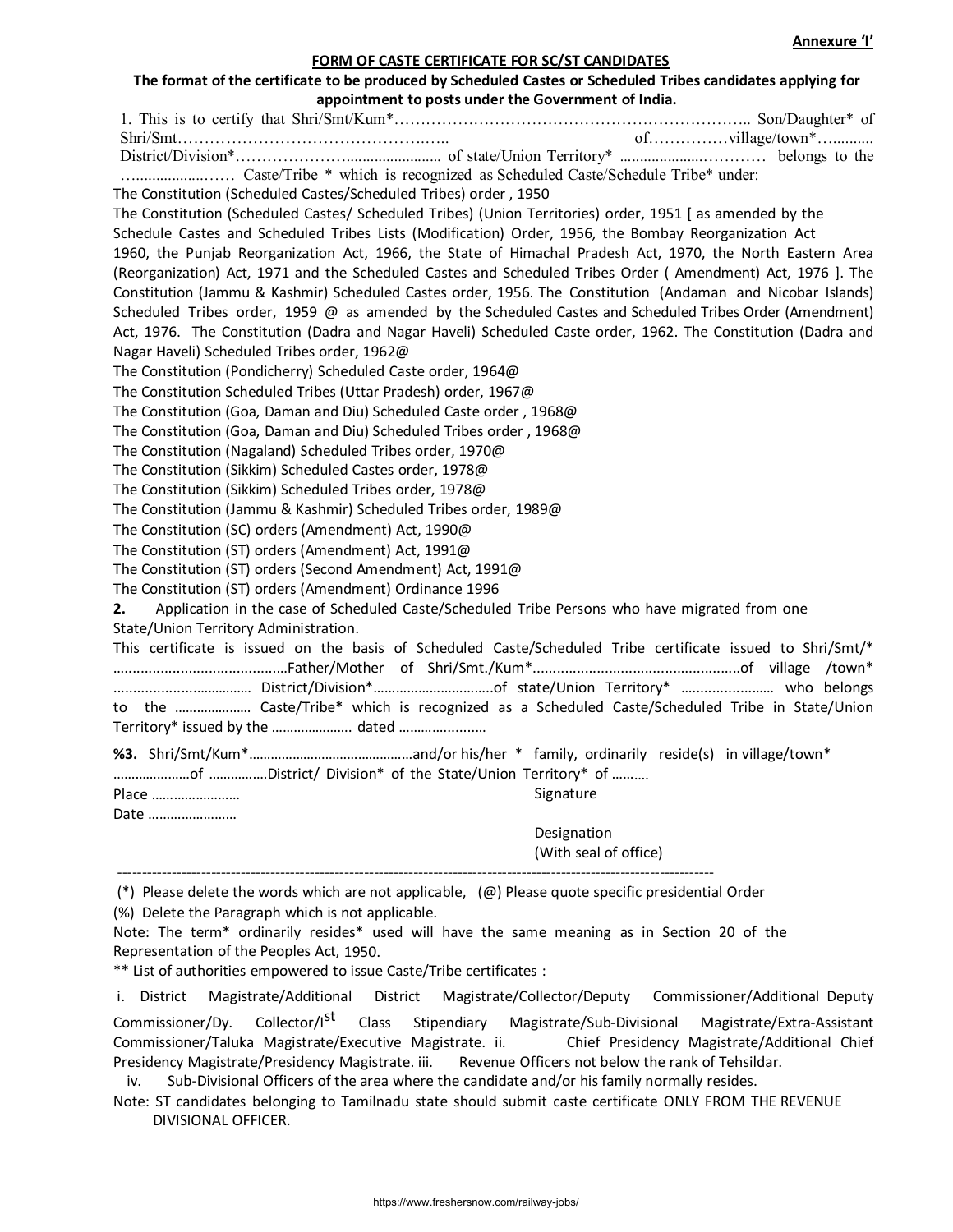The format of the certificate to be produced by OTHER BACKWARD CLASSES (OBC) applying for appointment to posts under the Government of India.

This is to certify that Shri/Smt/Kum\* …..........................................................….................……. Son/Daughter\* of Shri/Smt ........................................................................................................................... of village /town\* ..............................…….........……… District in …...……………………........................ State belongs to the ….........................…… community which is recognized as backward class under .......................................... : (indicates Sub-caste)

1) Resolution No.12011/68/93-BCC(C) dated 10<sup>th</sup> September 1993, published in the Gazette of India – Extraordinary – part 1 Section 1, No.186 dated  $13<sup>th</sup>$  September 1993.

2) Resolution No.12011/9/94-BCC dated  $19<sup>th</sup>$  October 1994, published in the Gazette of India – Extraordinary – part 1 Section 1, No.163 dated  $20^{th}$  October 1994.

3) Resolution No.12011/7/95-BCC dated 24<sup>th</sup> May 1995, published in the Gazette of India – Extraordinary – part 1 Section 1, No.88 dated  $25<sup>th</sup>$  May 1995.

4) Resolution No.12011/44/96-BCC dated  $6^{th}$  December 1996, published in the Gazette of India – Extraordinary – part 1 Section 1, No.210 dated  $11<sup>th</sup>$  December 1996.

5) Resolution No.12011/68/93-BCC published in the Gazette of India – Extraordinary No.129 dated 8<sup>th</sup> July 1997.

6) Resolution No.12011/12/96-BCC published in the Gazette of India – Extraordinary No.164 dated 1<sup>st</sup> Sept. 1997.

7) Resolution No.12011/99/94-BCC published in the Gazette of India – Extraordinary No.236 dated 11<sup>th</sup> Dec 1997. 8) Resolution No.12011/13/97-BCC published in the Gazette of India – Extraordinary No.239

dated 3, Dec.1997.

9) Resolution No.12011/12/96-BCC published in the Gazette of India – Extraordinary No.166 dated 3, Aug.1998.

- 10) Resolution No.12011/68/93-BCC published in the Gazette of India Extraordinary No.171 dated 6,Aug.1998.
- 11) Resolution No.12011/68/98-BCC published in the Gazette of India Extraordinary No.241 dated 27, Oct.1999.
- 12) Resolution No.12011/88/98-BCC published in the Gazette of India Extraordinary No.270 dated 6, Dec.1999.

13) Resolution No.12011/36/99-BCC published in the Gazette of India – Extraordinary No.71 dated 4<sup>th</sup> April 2000. Shri/Smt/Kum\*………………............................………………………… and /or his/her \* family ordinarily reside(s) in the ...............................................District of the …...……………………........................ State. This is also to certify that he/she\* does not belong to the persons/sections (Creamy Layer) mentioned in column 3 (of the Schedule to the Government of India, Department of Personnel & Training OM No.36012/22/93- Estt (SCT) dated 8/9/1993) and modified vide Government of India, Department of Personnel and Training O.M. No.

36033/3/2004/Estt.(RES.) dated 09.03.2004.

(\*) Please delete the words which are not applicable.

Place…………….

Date……………..

District Magistrate/Dy. Commissioner Etc.

(With seal of office)

- a. The term "Ordinarily reside(s)" used will have the same meaning as in Section 20 of the Representation of the Peoples Act, 1950.
- b. Where the certificates are issued by Gazetted Officers of the Union Government or State Governments, they should be in the same form but countersigned by the District Magistrate or Dy. Commissioner (Certificate issued by Gazetted Officers and attested by District Magistrate/Deputy Commissioner are not sufficient)
- c. The OBC certificate from the authorities only will be accepted:-
	- 1 District Magistrate/Additional District Magistrate/Collector/Deputy Commissioner/Additional Deputy Commissioner/Dy. Collector/I<sup>st</sup> Class Stipendiary Magistrate/Extra Assistant Commissioner (not below the rank of I<sup>st</sup> Class Stipendiary Magistrate)/ \* Sub-Divisional Magistrate/ Taluka Magistrate/Executive Magistrate.
	- 2 Chief Presidency Magistrate/Additional Chief Presidency Magistrate/Presidency Magistrate.
	- 3 Revenue Officers not below the rank of Tehsildar.
	- 4 Sub-Divisional Officers of the area where the candidate and/or his family normally resides.